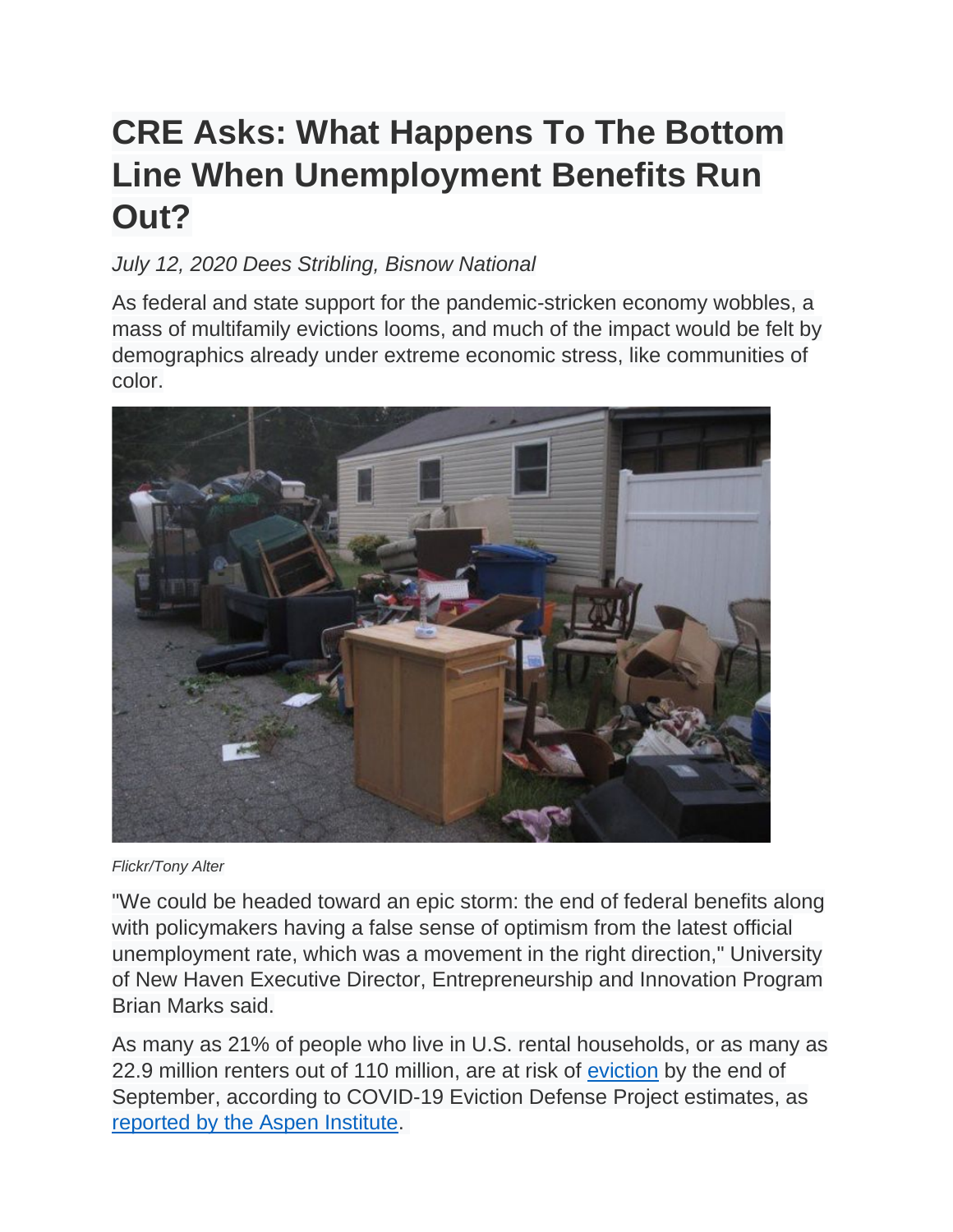The crux of the problem is sudden, massive unemployment. The U.S. unemployment rate stood at 11.1% in June, according to the [Bureau of Labor](https://www.bls.gov/news.release/empsit.nr0.htm)  [Statistics,](https://www.bls.gov/news.release/empsit.nr0.htm) which was an improvement from May, but still higher than the trough of the 2009 recession. As of late June, nearly 33 million Americans were receiving unemployment benefits.

"Typically, the threat of eviction falls heavily on poor communities and people of color, especially Black renters," Hepburn said. "These are individuals who have suffered the most severe health and economic effects of the COVID-19 pandemic."

Between state unemployment and the \$600/month extra supplied by the federal government under the CARES Act, which will end July 31, workers who lost their jobs to the coronavirus pandemic have roughly 80% of the income needed to be at their former rent-to-income ratios, the Urban Institute estimates. While 80% might not be quite enough to sustain rent payments, and the latest [National Multifamily Housing Council](https://www.bls.gov/news.release/empsit.nr0.htm) numbers suggest that renters are slipping behind, it is certainly better than no unemployment payments. As of July 6, according to the [NMHC Rent Payment Tracker,](https://www.nmhc.org/research-insight/nmhc-rent-payment-tracker/) 77.4% percent of apartment households made a full or partial rent payment, down from 80.8% on June 6.

"There's reason to believe that two elements of the [CARES Act,](https://www.bisnow.com/tags/cares-act) the federal eviction moratorium and the expansion of unemployment insurance, have been critical in helping to keep the number of new eviction filings relatively low," Princeton University's Eviction Lab Statistician and Quantitative Analyst Peter Hepburn said. "As those protections expire, and as more state and local eviction moratoriums are lifted, we do expect that filings will increase."

That dynamic is already in play in places that removed their eviction moratoriums some time ago, Hepburn said, pointing to Milwaukee as an example. Wisconsin's eviction moratorium ended in late May, and in June, eviction filings were up 17% compared with comparable Junes in previous years, according to [Eviction Lab data.](https://evictionlab.org/eviction-tracking/milwaukee-wi/)

More specifically, most evictions in June in Milwaukee were filed in majority-Black neighborhoods, with 978 filings during the month in those neighborhoods, compared with 264 in white-majority neighborhoods. Both numbers are up from the average eviction totals in pre-pandemic months. Whether there will be federal support for rent payments, or even an extension of additional unemployment insurance payments, is unclear. In late June, the U.S. House of Representatives passed both the Emergency Housing Protections and Relief Act of 2020" [\(H.R. 7301\)](https://www.congress.gov/bill/116th-congress/house-bill/7301) and the Health and Economic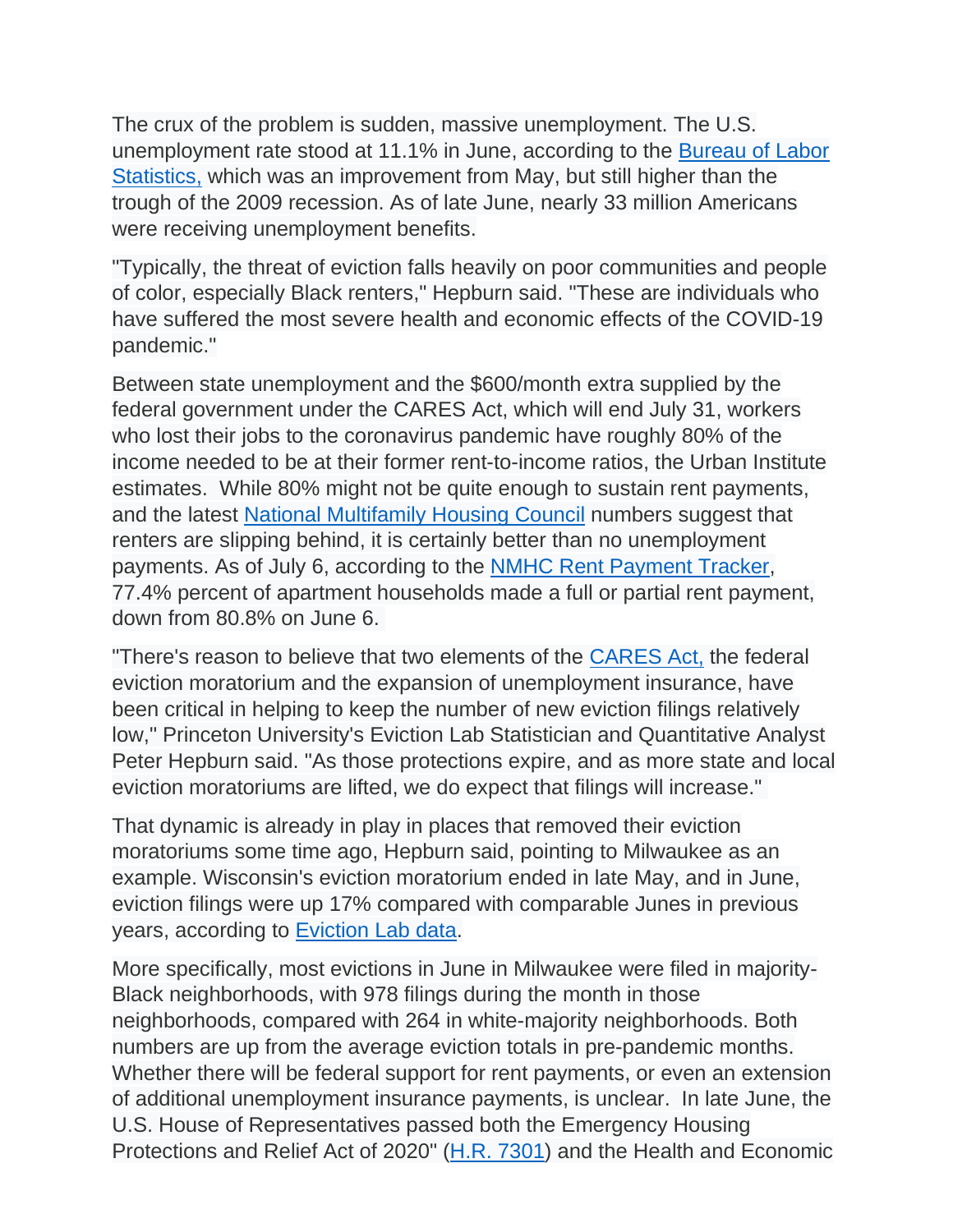Recovery Omnibus Emergency Solutions (HEROES) Act [\(H.R. 6800\)](https://www.congress.gov/bill/116th-congress/house-bill/6800), both of which would provide \$100B in emergency rental assistance, which is how much (at least) the National Low Income Housing Coalition [estimates is](https://nlihc.org/news/data-show-need-emergency-rental-assistance-during-covid-19-and-economic-crisis)  [needed](https://nlihc.org/news/data-show-need-emergency-rental-assistance-during-covid-19-and-economic-crisis) to help keep the lowest-income renters housed.

"Very few poor renters have the cash reserves to weather a personal financial setback, much less a global pandemic and major recession," Hepburn said. "Without further government intervention, these individuals and their families stand to be the hardest hit in terms of eviction as well."

No action has been taken on either bill by the U.S. Senate, though that chamber is considering its own version of a stimulus, which would be smaller than the House version and [may or may not include](https://www.forbes.com/sites/zackfriedman/2020/07/08/stimulus-second-stimulus-checks/#5a6ec14712fb) additional unemployment insurance payments or support for rents.

"While the current crisis has heightened the threat of eviction for Black and brown renters, it is not new," National Low Income Housing Coalition President and CEO Diane Yentel [wrote in Barron's.](https://www.barrons.com/articles/housing-is-health-care-during-a-pandemic-51594136315) "People of color are disproportionately low-income, rent-burdened, or homeless as a result of structural racism. The inequities compound the harm done by COVID-19."

The COVID-19 health crisis did not create these disparities, but it has exacerbated them, Marks said. Factors that influence these racial and ethnic health and economic disparities include higher population density, reduced access to quality healthcare and overrepresentation in essential industries.

"Black and Native Americans bear the brunt of infections and fatalities, and Latino and Black people bear the brunt of historic job losses," she said. "Now their homes, and with them, their families' ability to stay safe and healthy, are at risk."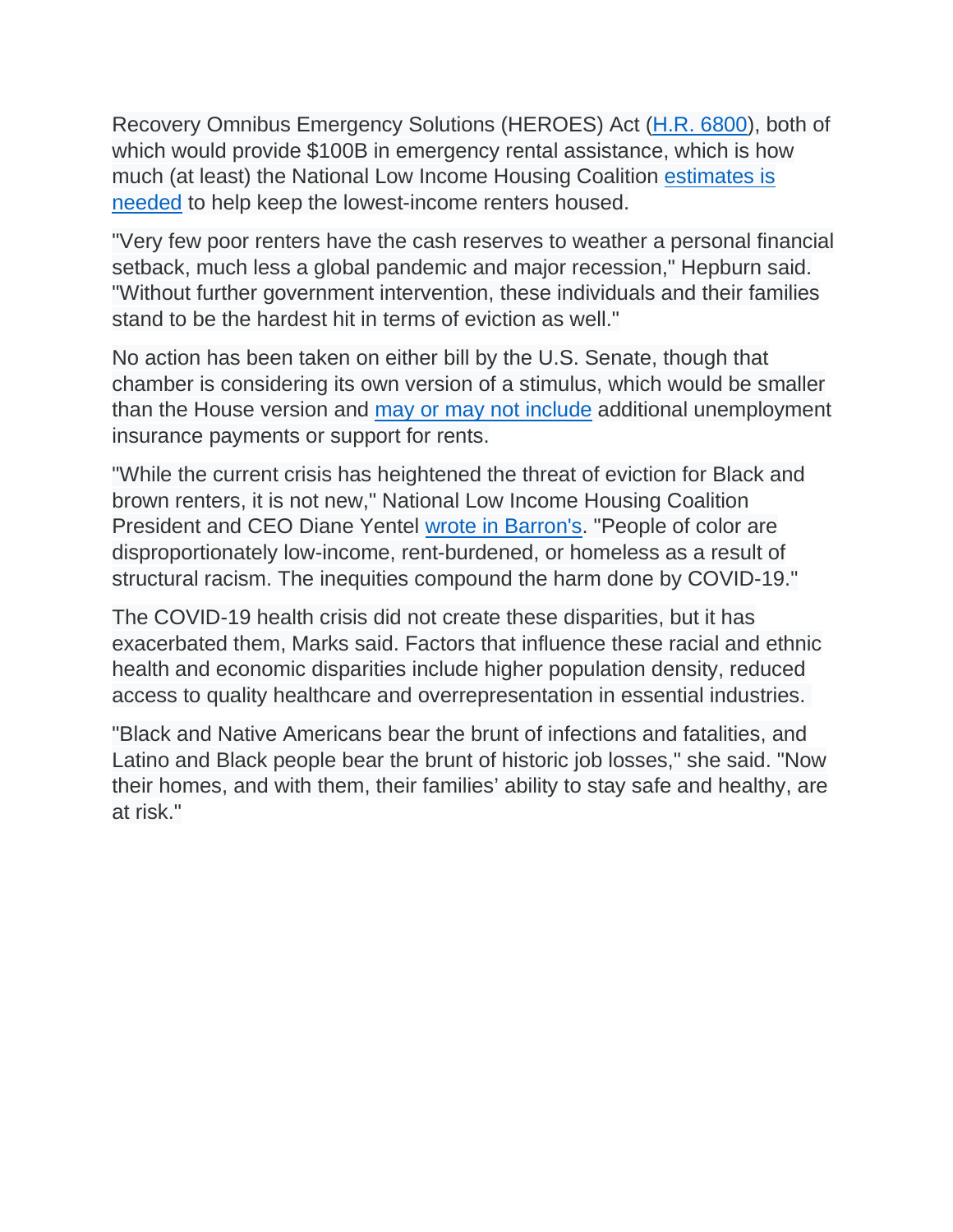

Jamaal Bowman, the presumptive Democratic nominee for U.S. Congress from NY-16, who advocates for an "eviction blockade."

National Housing Conference President and CEO David Dworkin points out that even extending the moratoriums doesn't address the fundamental rent problem exacerbated by the pandemic.

"The flip side of the moratorium is that it's an unfunded mandate," Dworkin said. "We've been asking the landlords to carry the weight, and the smaller ones especially don't have the resources to do that. Even larger owners have negative balance sheets and increased costs, especially of maintenance and sanitation.

"So there's a crisis for both renters and apartment owners," he said. "We're headed for a cliff, and it's approaching fast." The answer, Dworkin said, is rental assistance at the federal level, because states moratoriums mean people aren't paying their rent for now, but they will have to eventually.

"How can we except lower or moderate income renters will be able to pay six or 12 months of payments later?" he said. "We have to cover that. This an unusual alignment of interests, for both landlord and tenants."

Some multifamily landlords aren't waiting for government action on moratoriums. Boston-based affordable housing specialists WinnCompanies said it [will not evict tenants](https://www.bisnow.com/boston/news/affordable-housing/winncompanies-will-do-no-rent-related-evictions-this-year-105103) from about 6,500 units in Massachusetts for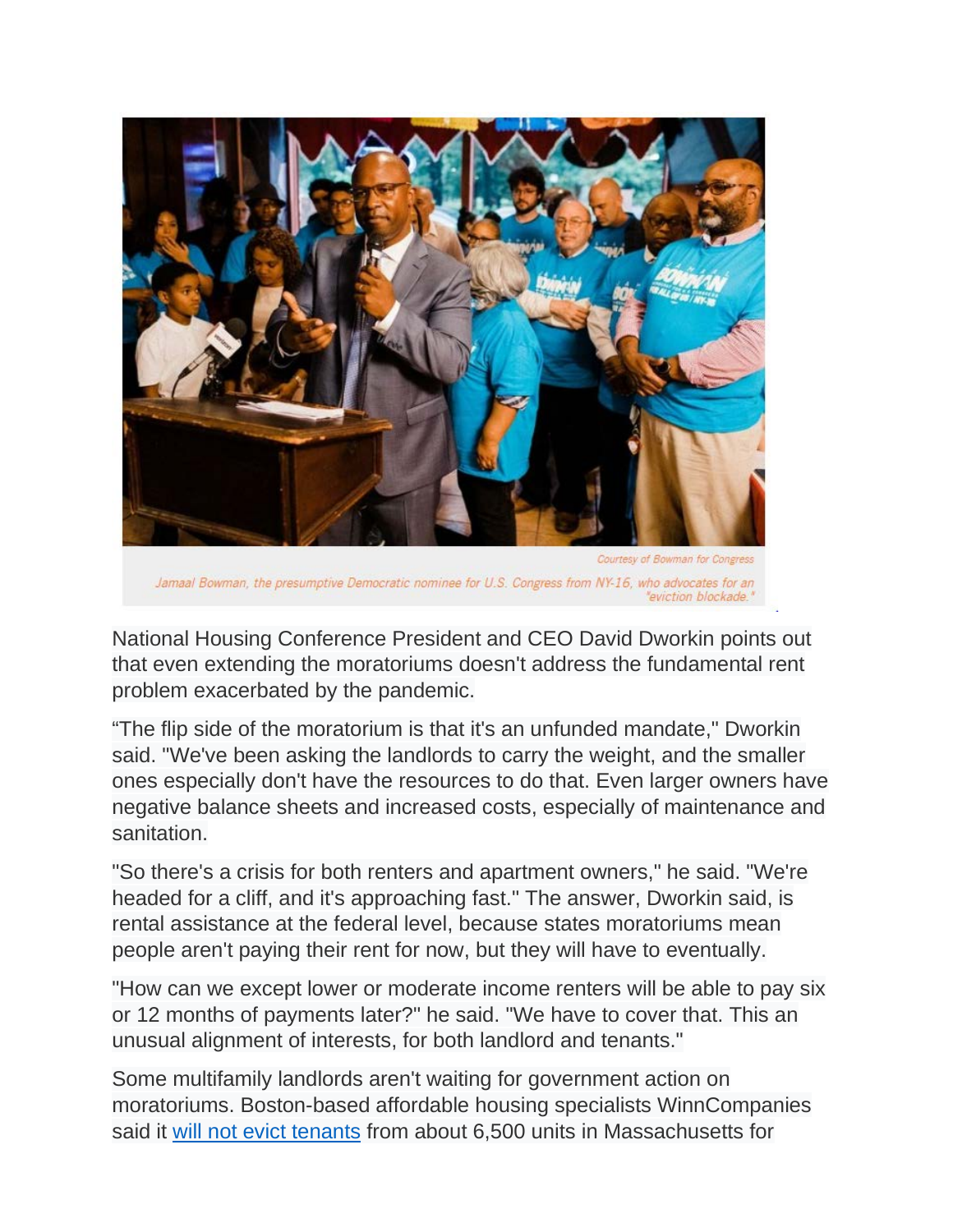nonpayment of rent until the end of 2020. Currently, the commonwealth has suspended nonpayment evictions until Aug. 18.

The company is not, however, letting tenants off the hook for their rent. Rather, WinnCompanies says it expects tenants to demonstrate pandemicrelated financial hardship and then enter into a longer-term payment plan agreement. "We are committed to working with each household to create a realistic payment agreement that is sustainable and achievable," WinnCompanies CEO Gilbert Winn said.

Not giving up on rent is a persistent theme among multifamily landlords, even as they are generally mum about their plans to undertake evictions.

During Essex Property Trust's [most recent earnings call](https://seekingalpha.com/article/4344510-essex-property-trust-inc-ess-ceo-michael-schall-on-q1-2020-results-earnings-call-transcript?part=single) in May, CEO Michael Schall said that the number of renters not paying rent but also not asking for assistance was small, about 2.2% of the total. As of Q1 2020, the company owned about 60,000 multifamily units. "They still owe the money," Schall said. "And we still fully intend to pursue the collection effort. And we will have to approach it a bit differently, given the magnitude of it. And so — but we're going to still push hard to collect it where we can ... Fortunately, it's only 2.2%."

[Also on an earnings call in May,](https://seekingalpha.com/article/4343873-equity-residentials-eqr-ceo-mark-parrell-on-q1-2020-results-earnings-call-transcript?part=single) Equity Residential CEO Mark Parrell took issue with the idea that delinquencies were that high in his company's portfolio, which totals about 79,000 units.

"Maybe [its] \$5M of rent we're chasing around and making progress on," Parrell said. "So I don't feel like this is a big number of people. I'm more concerned, frankly, about the recession than I am about delinquency in our portfolio."

He added rental obligations aren't going away. "We're not going anywhere. So these are folks that value their credit that know they're receiving a great service," he said.

Some states are already extending eviction moratoriums. At the end of June, for instance, Oregon Gov. Kate Brown signed a [bill extending residential and](https://www.oregonlive.com/coronavirus/2020/06/oregon-lawmakers-extend-commercial-residential-eviction-moratorium-through-september.html)  [commercial eviction bans](https://www.oregonlive.com/coronavirus/2020/06/oregon-lawmakers-extend-commercial-residential-eviction-moratorium-through-september.html) through Sept. 30, with renters given until March 31, 2021, to pay back rent without penalty. [Other states are letting the](https://www.nolo.com/legal-encyclopedia/emergency-bans-on-evictions-and-other-tenant-protections-related-to-coronavirus.html)  [moratoriums expire,](https://www.nolo.com/legal-encyclopedia/emergency-bans-on-evictions-and-other-tenant-protections-related-to-coronavirus.html) some at around the end of July, and others are being [challenged in court by landlords,](https://www.bisnow.com/los-angeles/news/multifamily/los-angeles-apartment-association-sues-city-of-la-challenging-eviction-ban-and-rent-freeze-104802) as is the [federal halt on evictions](https://www.bisnow.com/houston/news/multifamily/texas-multifamily-owners-file-lawsuit-against-cares-act-eviction-moratorium-105009) from multifamily properties with federally insured mortgages.